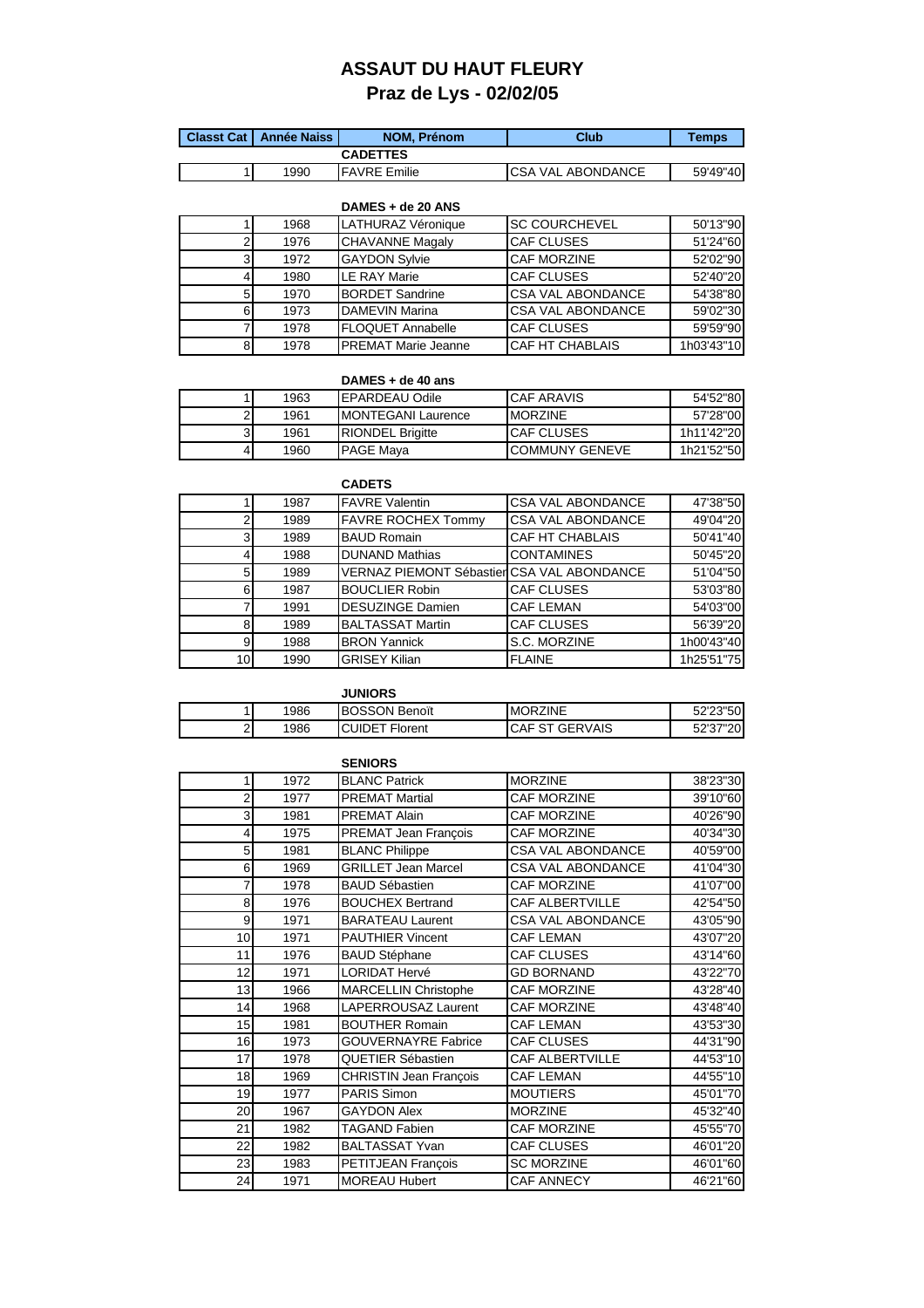# **ASSAUT DU HAUT FLEURY Praz de Lys - 02/02/05**

| 25 | 1983 | <b>ESTUBIER Nicolas</b>            | <b>CAF UBAYE</b>           | 46'42"20   |
|----|------|------------------------------------|----------------------------|------------|
| 26 | 1975 | PELLOY Sébastien                   | <b>CAF ANNECY</b>          | 46'57"80   |
| 27 | 1976 | <b>REY Ludovic</b>                 | <b>CAF LEMAN</b>           | 47'21"90   |
| 28 | 1980 | <b>DENTELLA Guillaume</b>          |                            | 47'39"70   |
| 29 | 1972 | <b>PORTE Nicolas</b>               | CAF CLUSES                 | 48'20"90   |
| 30 | 1966 | <b>BOVAGNET Philippe</b>           | <b>CAF ANNECY</b>          | 48'44"80   |
| 31 | 1967 | <b>RICHARD Franck</b>              | <b>MORZINE</b>             | 48'47"10   |
| 32 | 1969 | GARREAU Stéphane                   | CAF MORZINE                | 48'56"90   |
| 33 | 1972 | <b>RIOU Nicolas</b>                | CAF CLUSES                 | 49'06"20   |
| 34 | 1969 | <b>FAVRE FELIX Alain</b>           | <b>CAF ANNECY</b>          | 49'10"90   |
| 35 | 1968 | DE BORTOLI Lionel                  | <b>CAF ANNECY</b>          | 49'17"20   |
| 36 | 1981 | <b>BOUCHER Alexandre</b>           | <b>ESF MORZINE</b>         | 49'20"80   |
| 37 | 1969 | <b>MARTIN Daniel</b>               | CAF CLUSES                 | 49'46"00   |
| 38 | 1969 | <b>BOUVARD Didier</b>              | <b>CONTAMINES</b>          | 50'22"60   |
| 39 | 1970 | MARTIN Hugues                      | <b>ST PAUL</b>             | 50'45"80   |
| 40 | 1978 | HOULBERT Cédric                    | <b>CAF LEMAN</b>           | 50'49"60   |
| 41 | 1977 | LEULIET Frédéric                   | <b>CAF CLUSES</b>          | 51'19"40   |
| 42 | 1973 | <b>LACHAUX François</b>            | <b>CAF CLUSES</b>          | 51'48"00   |
| 43 |      | <b>BOSSEN ROSSEN</b>               | <b>FBAC</b>                | 52'01"70   |
| 44 | 1979 | <b>BOSSON Jean Louis</b>           | <b>CAF ANNECY</b>          | 52'04"00   |
| 45 | 1971 | <b>SAHLI Renaud</b>                | <b>VALLOIRE</b>            | 52'10"10   |
| 46 | 1972 | <b>DEBALME</b> Fabien              | <b>CAF ANNECY</b>          | 52'10"70   |
| 47 | 1972 | TETAZ Joël                         | <b>CHATILLON S/ CLUSES</b> | 52'42"40   |
| 48 | 1976 | <b>BLANC Jérôme</b>                | CAF CLUSES                 | 52'43"20   |
| 49 | 1980 | <b>BLIN Olivier</b>                | <b>CONTAMINES</b>          | 52'50"60   |
| 50 | 1982 | LEVAILLANT Yohan                   | <b>CSA VAL ABONDANCE</b>   | 53'59"90   |
| 51 | 1966 | REY Stéphane                       | CAF MORZINE                | 54'11"00   |
| 52 | 1976 | <b>BOUTHER Cédric</b>              | <b>CAF LEMAN</b>           | 54'20"20   |
| 53 | 1966 | PREMAT Jérôme                      | CAF HT CHABLAIS            | 54'29"30   |
| 54 | 1973 | <b>PERRIN Thierry</b>              | <b>SALLANCHES</b>          | 54'59"70   |
| 55 | 1972 | <b>ZINK Lionel</b>                 | HT GIFFRE                  | 55'57"80   |
| 56 | 1971 | <b>GROMAIRE Stéphane</b>           | CAF LA ROCHE               | 56'11"30   |
| 57 | 1967 | <b>MOROTTI Alain</b>               | CAF MORZINE                | 56'23"40   |
| 58 | 1967 | <b>DUCRETTET Bernard</b>           | <b>THOLLON LES MEMISES</b> | 56'47"00   |
| 59 | 1981 | <b>MUFFAT MERIDOL Gaël</b>         | PRAZ SUR ARLY              | 56'50"70   |
| 60 | 1972 | <b>FELISAZ Didier</b>              | <b>PASSY</b>               | 58'37"40   |
| 61 | 1977 | COTTET DUMOULIN Jérôme CAF MORZINE |                            | 59'11"90   |
| 62 | 1978 | <b>COURRIER Fabien</b>             | <b>CAF CHABLAIS</b>        | 1h03'30"30 |
| 63 | 1968 | <b>CHOMETY Fabrice</b>             | <b>TANINGES</b>            | 1h06'00"40 |
| 64 | 1974 | <b>BASSON Christophe</b>           | <b>MONTRIOND</b>           | 1h06'41"00 |
|    |      |                                    |                            |            |

### **VETERANS 1**

|    | 1965 | <b>GAYDON Antoine</b>       | <b>MORZINE</b>           | 40'33"70 |  |  |
|----|------|-----------------------------|--------------------------|----------|--|--|
| 2  | 1960 | MOTTIEZ Jean Claude         | <b>CSA VAL ABONDANCE</b> | 42'02"60 |  |  |
| 3  | 1959 | POUILLARD Jean François     | CAF ANNECY               | 43'34"70 |  |  |
| 4  | 1963 | <b>CHEVALLAY Gilles</b>     | <b>CAF LEMAN</b>         | 43'44"50 |  |  |
| 5  | 1961 | <b>CUADRADO Michel</b>      | <b>CSA VAL ABONDANCE</b> | 44'12"30 |  |  |
| 6  | 1964 | <b>FAVRE André</b>          | <b>CSA VAL ABONDANCE</b> | 44'25"10 |  |  |
|    | 1965 | <b>PERREARD Xavier</b>      | <b>CAF CLUSES</b>        | 45'16"00 |  |  |
| 8  | 1963 | DESUZINGE Jean Paul         | <b>CAF LEMAN</b>         | 47'08"40 |  |  |
| 9  | 1959 | <b>TAVERNIER Daniel</b>     | <b>MORZINE</b>           | 48'14"10 |  |  |
| 10 | 1956 | <b>WILLAY Philippe</b>      | <b>CAF MODANE</b>        | 48'19"50 |  |  |
| 11 | 1965 | <b>BUET Nicolas</b>         | <b>CAF MORZINE</b>       | 48'21"40 |  |  |
| 12 | 1961 | <b>MONTEGANI Eric</b>       | <b>CAF MORZINE</b>       | 48'57"50 |  |  |
| 13 | 1964 | <b>COUSIN Stéphane</b>      | <b>LANS EN VERCORS</b>   | 48'58"00 |  |  |
| 14 | 1965 | <b>LEROULLEY Rémi</b>       | 27e BCA                  | 48'58"70 |  |  |
| 15 | 1961 | <b>TROMBERT Alain</b>       | <b>CAF LEMAN</b>         | 49'46"80 |  |  |
| 16 | 1957 | <b>MONTEGANI Claude</b>     | <b>MORZINE</b>           | 49'47"60 |  |  |
| 17 | 1963 | <b>GAYDON Jean Francois</b> | <b>CAF MORZINE</b>       | 51'12"50 |  |  |
| 18 | 1964 | <b>PORRET Alain</b>         | <b>CAF CLUSES</b>        | 51'51"20 |  |  |
| 19 | 1962 | <b>GUIGONNAT Pierre</b>     | CAF MORZINE              | 52'11"80 |  |  |
| 20 | 1961 | <b>DAVIET Serge</b>         | <b>LES CARROZ</b>        | 55'14"60 |  |  |
|    |      |                             |                          |          |  |  |